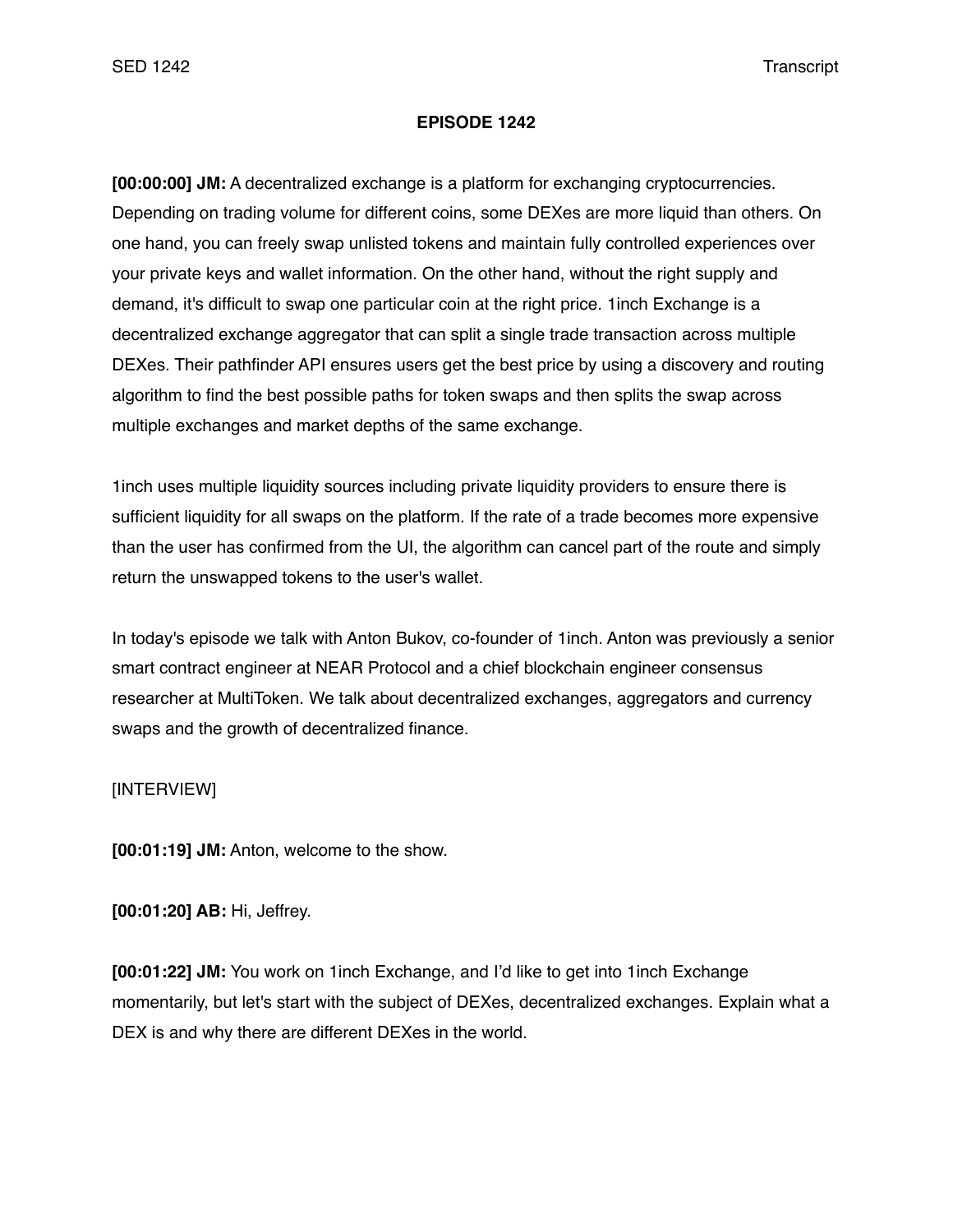**[00:01:39] AB:** Yeah. It's really a great question. Sometimes I do present some slides about this. Yeah, I will be glad to tell you about different DEXes and maybe a little bit history about like which DEXes appeared in which order. The very first DEXes appeared maybe in 2016 or maybe even earlier. I can't remember, because I joined Ethereum development in 2017. They were all order book based. The same way as centralized exchanges works. There are like two kinds of actors there, makers and takers. Makers, they create orders for being filled – Fill it with exact prices. And takers, they do fill these orders. They execute their swaps immediately, but they have some potential slippage because they fill a bunch of orders with different prices. Those who create orders, makers, they always execute with exact price, which was like in order.

And one of the significant improvements in terms of gas costs was allowing people to create orders off-chain. You can approve some tokens to decentralized exchange smart contract and you can give your digital signature, which will sign some order, and anyone can use this order to go to this decentralized exchange and perform swap with you. Decentralized exchange will check that you signed this exact order and this means that you allowed this trade to happen. This allowed people to create orders off-chain without execution of transactions. It's like cheap way and really convenient. Creating signature happens instantly and you don't need to wait for transaction to pay for transaction.

But really interesting is what happened to DEXes in 2017 and 2019. As far as I remember, the first one who started this topic was Alan Lu from Gnosis. He wrote about this concept in March of 2017. I know that Gnosis worked on their own DEX at this moment, but for some reason they never released it. I don't know why. And interesting thing that Alan described formula for Uniswap and for Balancer. And Uniswap was implemented only in 2019, and Balancer was launched in early 2020. It took almost three years when implementation achieved like described formula.

And why this is so different from order book based DEXes, that on order book based DEXes, like the main problem is market making. If you will try to trade on any DEX, order book based DEX like three or four years ago, you would notice there is like a super huge spread between buyers and sellers. It could be like five three percentages. Imagine you can buy something and sell immediately with three percentages loss. That's not really good. Yeah, working with order books required to have really market makers. But AMMs, this is automated market makers, this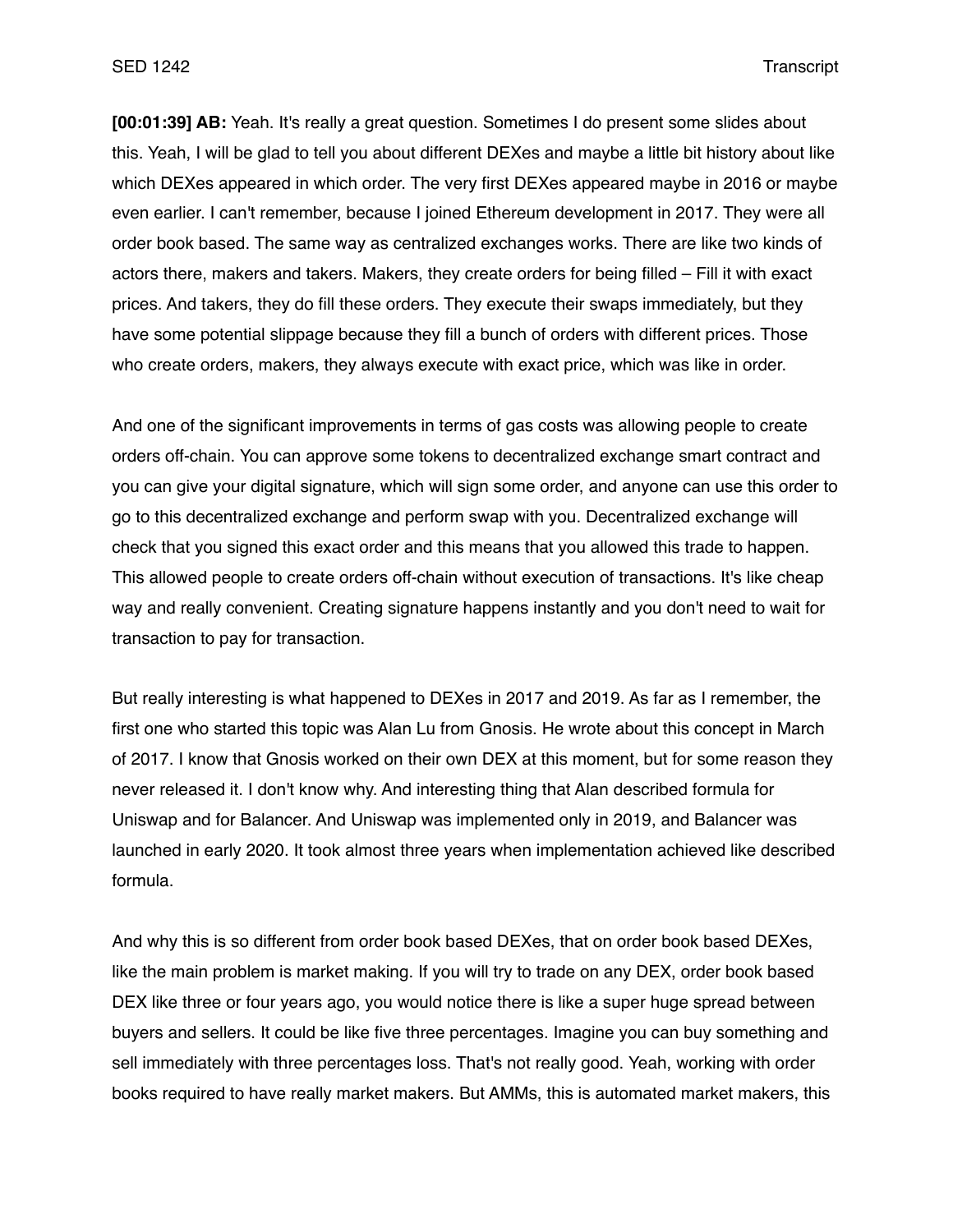is a piece of software which works on blockchain, and some people can put their assets into this AMM and this am will trade these assets for them earning some fees. And the first member was Banker, like initially implemented this concept. First who described it was Alan Lu, then Vitalik Buterin wrote blog post proposing to implement this kind of AMM. Then Benter was launched, and later Uniswap was launched and many, many others like either AMM, like Balancer, like and Finance and many others.

And the most interesting thing about these AMMs and why they are so popular, that they provide supply and demand for any possible amount. You can come to AMM and try to trade and this AMM can sell you any amount of any token, can buy any amount of any token you have if it's listed for sure on this pool. And the price is pretty cool, but the more you swap, the worse is the rate. AMMs, usually, they are trying to trade with you, but they also trying to keep their balances, to not give away all the balance. If some AMM have, for example, USDC and other on its balance and you're trying to buy all other good AMM, like usually AMMs, are trying not to allow you to do this because if AMM will sell you all other, it will not be able to trade in this direction anymore. That's why Uniswap concept was pretty cool. The formula of Uniswap do not allows you to buy all the amount, and it's pretty simple. It's like a pool is trying to perform exchanges with anyone who came and he is trying to maintain multiplication of its balances equal to constant. If you bring some USDC, pool pull will easily compute how much other it should give you to keep multiplication of its balances the same as it was before swap.

**[00:07:56] JM:** So let's go through like a simple example of using a decentralized exchange, and maybe we could compare it to a centralized exchange. Let's say I have ten thousand dollars in Ether and I want to convert that to Dai, a stablecoin. What goes on when I execute that trade?

**[00:08:21] AB:** What would happen on centralized exchange, you have to look on order book and see how much liquidity is concentrated close to the center, and you can estimate how much token, how much Dai you would have if you sell your Ether, and you will see that you will sell some small amount with a super cool price. Then you will feel next orders, which have not so good price. And then you will have to fill next and next orders. And the more orders you fill, the more volume you have, the worse is the exchange rate for sure. It depends on how much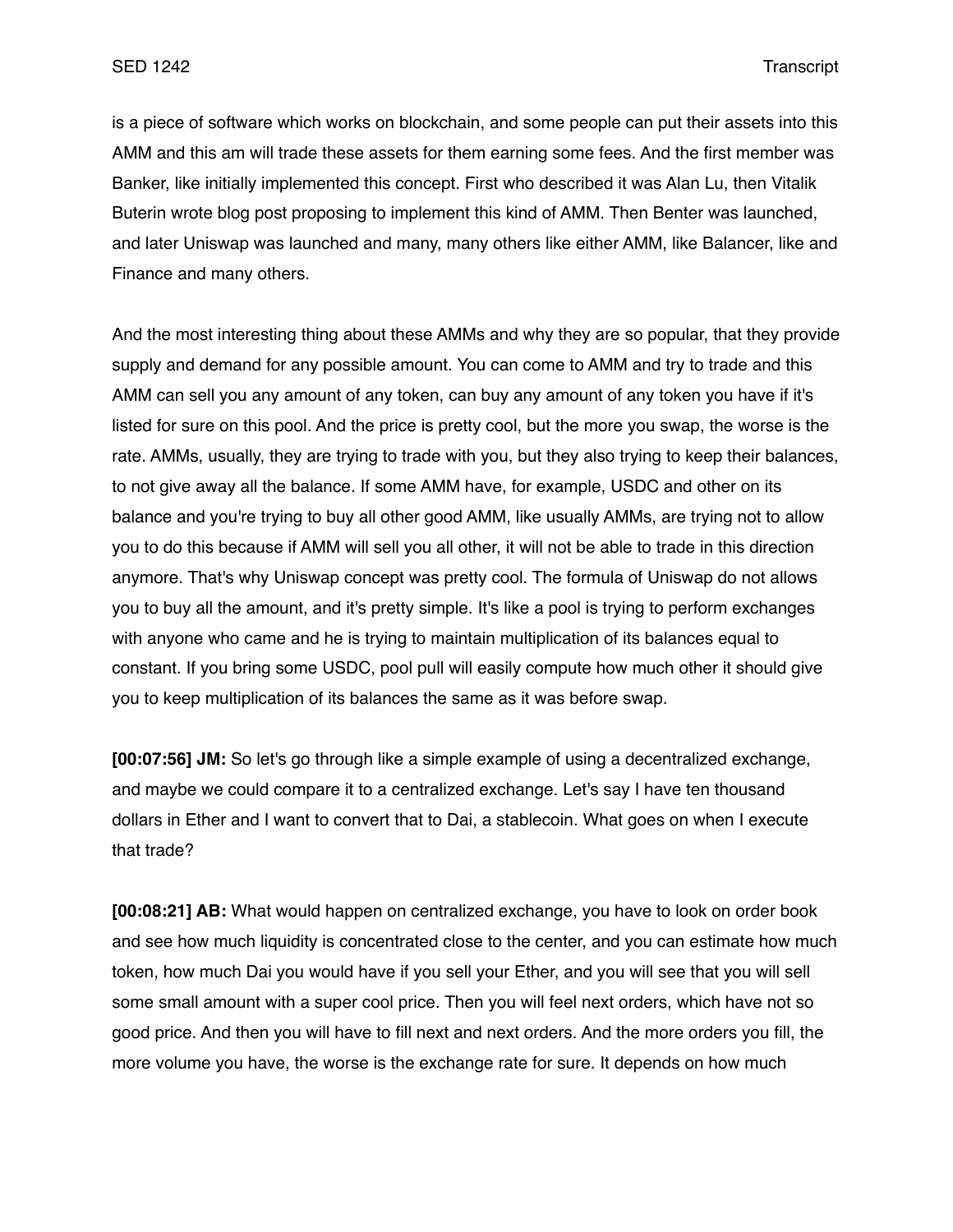affiliate this order books, how much volume are you trying to swap, because it could be like a super small exchange, and 10k USD is super huge amount. You can lose a lot of money.

You can also try to put limit order close to swap rate and it will be eventually filled, but it's not like guaranteed. You can have like a partially filled order and wait, wait and wait until someone will fill it. But, yeah, the same could be achieved on DEXes. You can put limit order and wait until someone will fill it. This could be arbitrage traders or any traders who trade in different direction, and you can execute also a market order. You can just swap your liquidity, your Ether. And the thing is that there are many, many DEXes. Right now, 1inch, DEX aggregator, have more than 49 sources, 49 DEXes aggregated into it. This means that if you swap on any regular DEX, the more you swap, the worse is the rate. When you're swapping one Ether, it's one price. But if you are swapping 50 Ether, it's 10k. It's more than 10k, yeah. Yeah, it's 100k. Okay. If you're swapping huge amount, price will be much worse. But the thing why DEX aggregators appeared, they combined all these small DEXes – not small, into huge high-liquid DEX.

For example, you could achieve like a price better than on any DEX. For example, if you have like 10k volume and every DEX price is dropping on this volume, if this volume will be distributed among five DEXes, you will get better rate. But just distribution of volume is what 1inch started with on Hackathon in 2019. It was initially just, "Let's distribute user volume among different DEXes and improve price," because the more you swap, the worse is the rate. But like more than half year ago, we came up a new vision. We built much more complex roles. For example, if you are selling Ether to Dai, we can sell part of your Ether to USDC, part of to USTC, and the rest to Dai, and this USDC and USDT could be swapped to Dai using any stable token optimizer pools like Curve or any other. Right now DEX aggregators on the market, they are looking for really crazy roads to provide you the best possible price.

**[00:11:57] JM:** Essentially, a DEX aggregator is going to sweep through the different decentralized exchanges and aggregate your order at the best total price. Is that correct?

**[00:12:12] AB:** Yeah. And also is interesting that this happens taking gas costs into account. This means if you are swapping low amount, like tens of bucks or hundreds of bucks right now on Ethereum, gas costs pretty high and it makes no sense to use any splitting, and 1inch algorithm will find the simplest path for you like swapping on Uniswap. But if you are swapping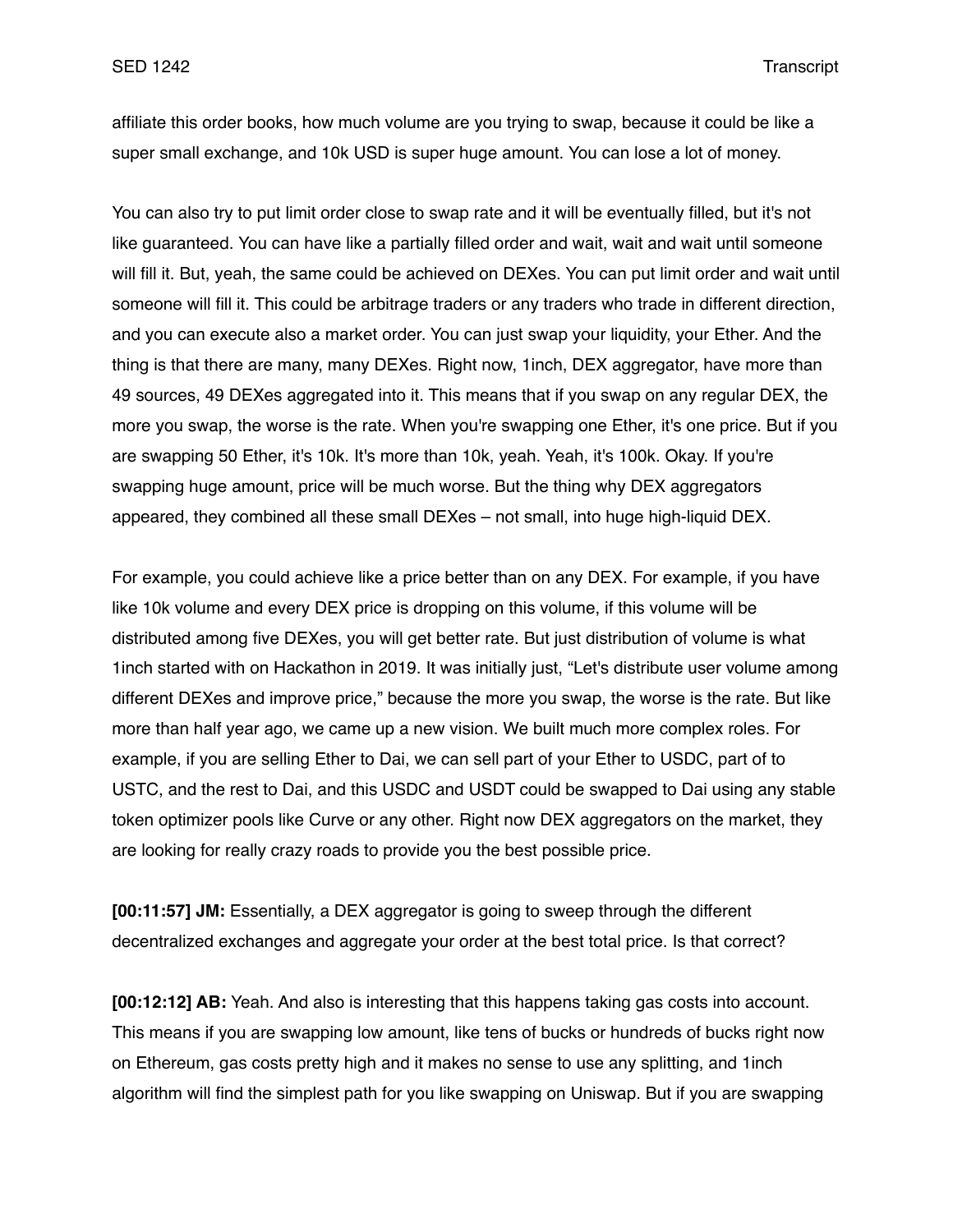some significant amount like tens, hundreds or K of bucks or even millions of bucks, it will find more sophisticated way for you and transaction will cost more definitely more than on Uniswap. But it makes sense to spend additional 100 bucks on gas if you would get few hundred bucks or even few thousand bucks more in the result.

For users, it's not usually obvious why aggregators could cost much more than Uniswap. But the thing is that aggregators are trying to improve price for you in that manner that you will benefit by paying more gas. Spend 100 bucks more on gas and get 500 bucks more on result.

**[00:13:28] JM:** What are the points of integration between you and these different exchanges? Like how are you sweeping through them? How are you getting the pricing information? Give me a little bit about the API infrastructure between different decentralized exchanges.

**[00:13:45] AB:** Yeah, sure. This is one of the most interesting things which we recently also mentioned, that aggregators on centralized markets. Aggregators of information like Google is information aggregator. They are aggregating whole Internet, but they can't aggregate for example Twitter, or Facebook, or some other social networks because these social networks do not allow aggregator to aggregate them.

But what happens on decentralized markets DeFi DEXes, that all these DEXes, they have two parts. One part is frontend part, which every user see. It's webpages, mobile applications. And the other part is Spark contracts. It's protocol part. And the thing is that developers who develop this decentralized Spark, smart contract Spark, they ship this part and this part works unpermissionless on blockchain, and access to it is not restricted and potentially couldn't be restricted. This means that anyone can build user interface to existing protocols.

For example, any protocol, like Uniswap, Balancer, you can build separate website for swapping on these DEXes. This would work. What we actually build is a sophisticated user interface which could interact with all the DEXes on Ethereum. And since access to this DEXes is permissionless, we have own smart contract which helps us to distribute your volume to make this super complex trades in one transaction. This means that we interact with our smart contract and our smart contract interact with all these DEXes. And all these DEXes in that manner that they can't be stretched, and that's why aggregators on decentralized market, they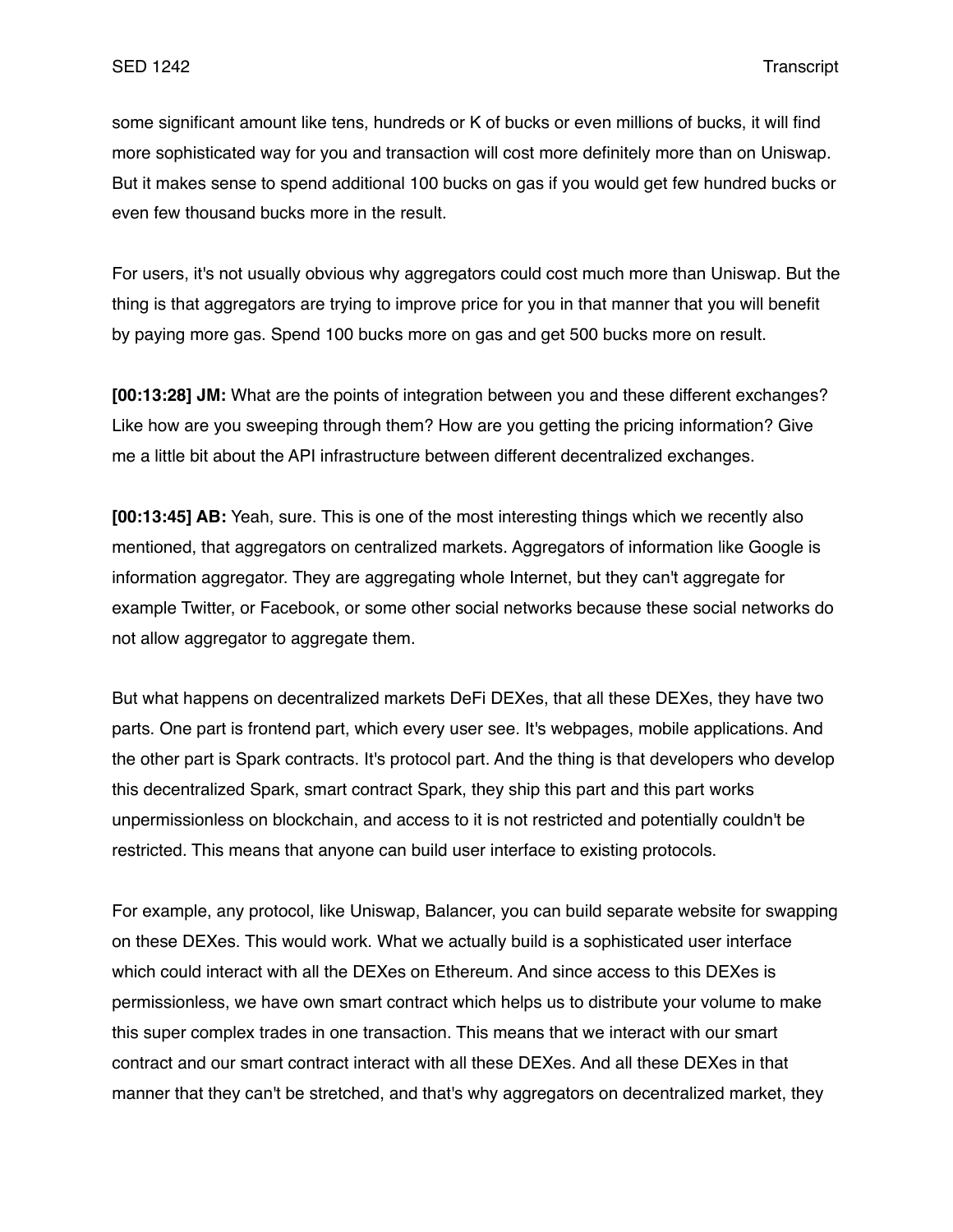will definitely win and they can't be restricted the same way as, for example, Facebook restrict Google indexing.

**[00:16:02] JM:** And when you sweep through these markets, what kind of guarantees do you have that you are actually aggregating the best price? Is there some sort of inefficient or curve of efficiency that you're working on where it's like how much time you spend executing the trade versus how low you can get the cost to like some frontier of efficiency?

**[00:16:28] AB:** Yeah. Right now, 1inch user interface is interacting with 1inch API, and user interface is not like just boilerplate, its application, and it can interact, do actions. And right now it can estimate the result amount. How much gas will be spent on this trade? And potentially it can also utilize multiple APIs. Not exactly a 1inch API, any other aggregator API. And this would allow application to be more decentralized and it will query multiple APIs. Compare results. Do not compare what was promised by API, but compare what will be the result of execution of the transaction. That's possible to estimate.

And then smart contract of 1inch, it will guarantee that you will get at least some amount of resulting token or transaction will be reverted. User can configure how much the price could be affected. For example, you can set up is as, for example, 0.3 percentages potential price slippage. And if price will became worse for more than 0.3 percentages, then you saw on user interface transaction will be reverted. Smart control guarantees are the following that you will be charged for exact amount of tokens and you will receive at least some amount of other token, or else your transaction will be reverted and you will pay gas for the transaction. But what I can say about reverted transactions, since we shipped version two of 1inch, it was in December of previous year. We dramatically reduced number of failed transactions. It's like so small amount that I can't even remember how much because we have like three to five K transactions a day and we have less than 10 failure transactions every day.

**[00:18:41] JM:** Can you define the term liquidity farming?

**[00:18:48] AB:** Yeah, sure. The interesting thing is that liquidity farming, incentives, rewards, how it was called previously, first time it appeared in the mid of 2019. Project Synthetics, they had their SETH token, which is stable to Ether, and they were not happy because it was a little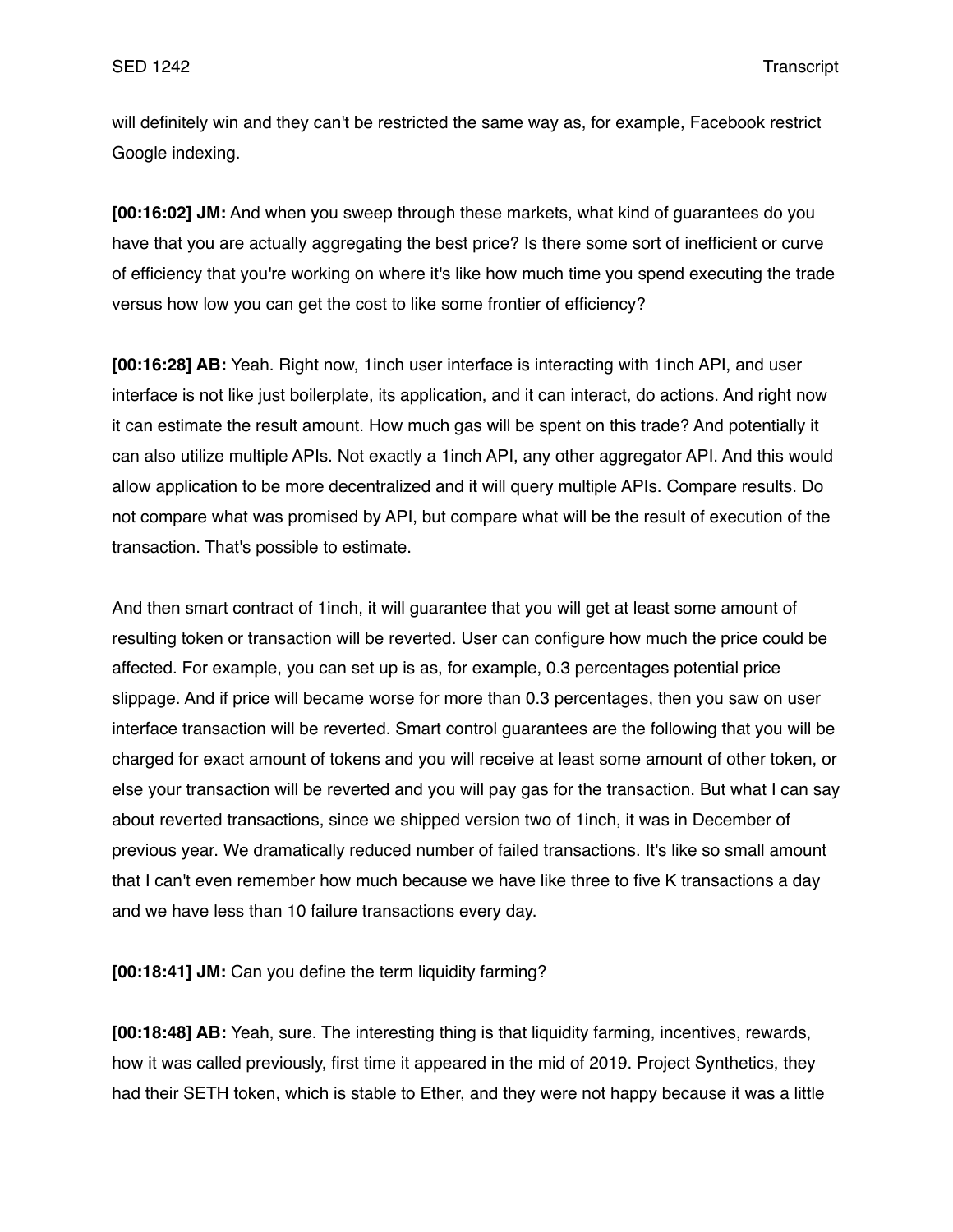bit unstable and they decided to organize Ethereum – or Uniswap pool SETH, ETH. And potentially this was targeted to help to repair SETH to ETH and also create market to allow people easily get this synth SETH and they tried to incentivize people to put their liquidity into this pool and they came up to idea to send some rewards to liquidity providers of Uniswap pool. Some people put it Ether and SETH into this pool and they have to wait, and synthetics send them rewards once a week for – It was like not really comfortable because people had to not move their liquidity for a whole week, else they will not get the reward.

And it was in September as far as I remember. And in December of 29, I proposed the team to improve this scheme since liquidity providers have LP token in their hands. LP token of Uniswap pool means your share in this pool, if you have some amount of tokens, and this pool have some total supply of this tokens, this means that you have share in this pool. And I proposed them to create Taken smart contract where liquidity providers can just take their pool token to earn rewards proportionally and like in a fair manner and use like pull model instead of push model. Do not send rewards wasting gas. Allow people to earn rewards and fetch them when they decide to do this.

And I wrote this smart contract for Synthetics. I got some bounty on Bitcoin for it. They also paid for audience. And in January or February, I do not remember, of 2020, they switched to this model and this was like a huge start of farming because in 2020 a lot of different projects started to utilize this contract to incentivize liquidity. From my point of view, the APRs which appeared in this farming in 2020, this was one of the huge stimulus which pushed market forward.

**[00:21:54] JM:** And can you tell me more about how the market has evolved since the introduction of DEX aggregators like 1inch? Just tell me about what your experience has been. What you've witnessed and how the market has evolved.

**[00:22:10] AB:** Oh, yeah. When we started 1inch, I remember that I had my own pain. When I had to sell some tokens, even if I had like few hundreds of bucks of some token, I tried to sell it on DEXes. I checked it price on 3 DEXes, on Banker, on Uniswap, on Kyber. And checking this price and swapping on the right DEX could give you like few tens of bucks more. Even if you're swapping like 200 bucks, you can get 10 bucks more if you select the proper DEX. And on the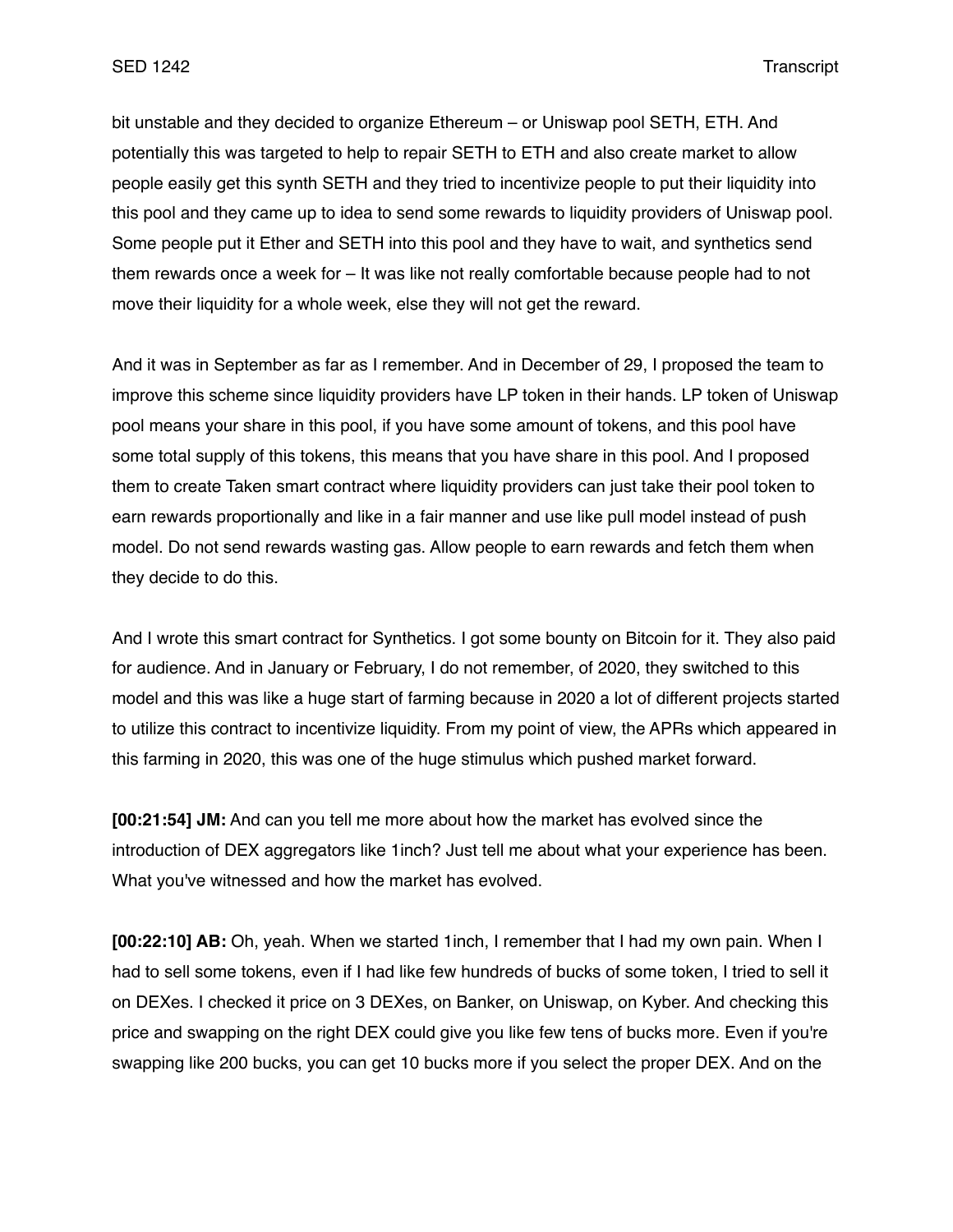Hackathon in 2019, we built first version of 1inch index aggregator, which just showed prices on different DEXes and allowed you to interact with them.

Later on the same Hackathon, we also found a way to aggregate and split your volume inside single transaction. And what we saw in 2019, there were like maybe five to six different DEXes in the wild on Ethereum and maybe two DEXes were like layer two DEXes. They were separate DEXes. Their liquidity was not accessible from layer one and was not possible to aggregate. And what we saw that in 2020 people started actively to use aggregators. And we saw that all these separate layer 2 solutions, they're almost dead, or right now they're all dead because they all have chicken-egg problem. They do not have high-liquidity, do not have many users because of this. And since they don't have many users, they do not have high-liquidity. Bad prices, small amount of users is like a chicken-egg problem.

On opposite side, on layer one, all DEXes had almost the same problem, but what aggregation did to them that we combined all layer one liquidity into single huge high-liquid DEX. And what we saw happened in 2020 and in early 2021 that a lot of new DEXes AMMs appeared and most of them were aggregated. Right now we have 49 aggregations, 49 different DEXes aggregated on 1inch on Ethereum and 12 DEXes aggregated on Binance Smart Chain. So I believe that aggregation allowed most of the new DEXes to survive, because if you build some DEX, you build protocols, smart contracts, and you build some user interface. And if you will not have enough users on your user interface, your DEX may fail. No one will put liquidity if you do not have enough volumes. You are not earning. And this may kill projects.

But since aggregators started to dominate in 2020, all the projects became popular. They got their fair part of volume. Fair in terms of proportional to the prices and liquidity they could offer. This is really amazing that almost no one of DEXes appeared in 2020 is dead right now. I'm talking on those who were able to aggregate level one DEXes. I believe it's a pretty good idea to have aggregators to have all this composibility and permissionless access. So if some projects ship some protocols and they do not succeed in terms of user acquisition in terms of user interfaces, UX, they still can be functioning. They still can live because other projects could utilize them. Other wallets, other defy one-stop shops like Xero. Other aggregators like 1inch. They can utilize them. Provide like stable volume, stable users. And this is one of the most interesting parts of DeFi that projects helps each other to survive.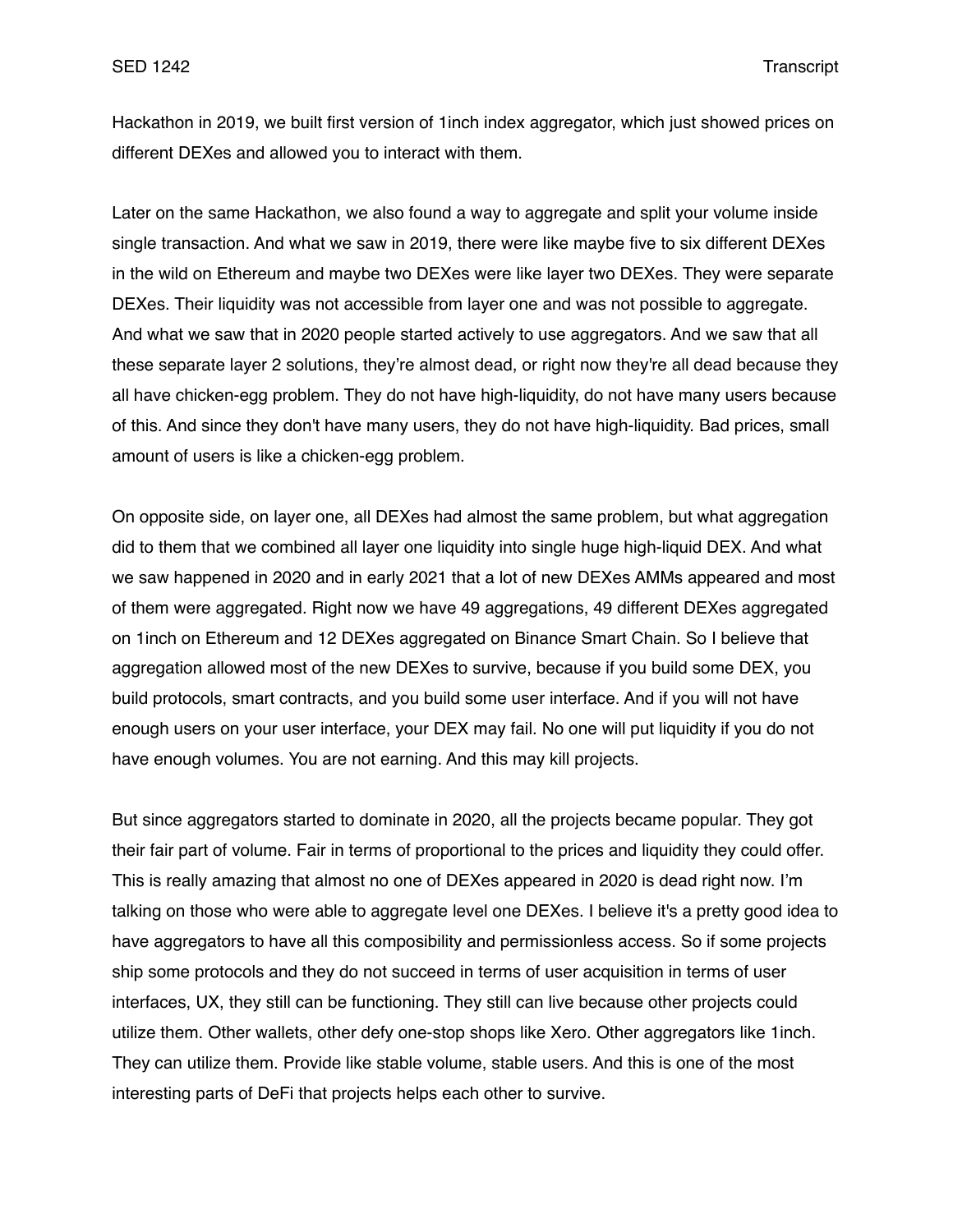**[00:26:28] JM:** So you mentioned this chicken and egg problem that some of the DEX aggregators would have. Can you remind me or explain again how did you avoid the chicken and egg problem? How did you solve getting both sides of the market for your DEX aggregator?

**[00:26:46] AB:** Yeah, sure. The chicken egg problem I was talking about was about if you don't have users, you don't have liquidity and prices. And if you don't have liquidity and prices, you can't get more users. The thing is that aggregators do not have such a problem. There are 49 DEXes to aggregate on Ethereum, and we already did this. We have super cool prices, because having 49 DEXes aggregated into one single like high-liquid DEX allows you to have super cool prices. W we can just bring more users to our user interface and they will get super cool prices. We don't have a chicken-egg problem actually.

**[00:27:32] JM:** All right. Okay. Yeah. Because you don't have to have buyers and sellers on your platform. You just have a single buyer or a single seller that might come and then you just give them a quote based on the aggregation of the different exchanges that you're surfing over.

**[00:27:48] AB:** Yeah. Yeah. That's correct.

**[00:27:50] JM:** What are the technical problems that you have to tackle in building 1inch?

**[00:27:59] AB:** One of the most significant problems were to build reliable DEX and to find all these amazing roles. Initially when we started, our task was pretty simple. We just splitted user volume among multiple DEXes. If user brings some Ether, we split it. Just some percentages to one DEX and some percentage to another DEX and price will became better. But for now task is more complex because we are trying to utilize all the possible liquidity on the market to improve price, because some people are swapping even millions of bucks, hundreds, thousands of bucks, and were trying to find the best possible rate. And this task now works as we have a graph where nodes are different tokens and the edges are different DEXes and we're looking for the best possible path, multi-path from one node, from one token to another token over all these possible DEXes, all these possible edges. And this, in math, it's called as an NP problem. There is no like super-efficient solution for the best result. But we are like achieving to get better and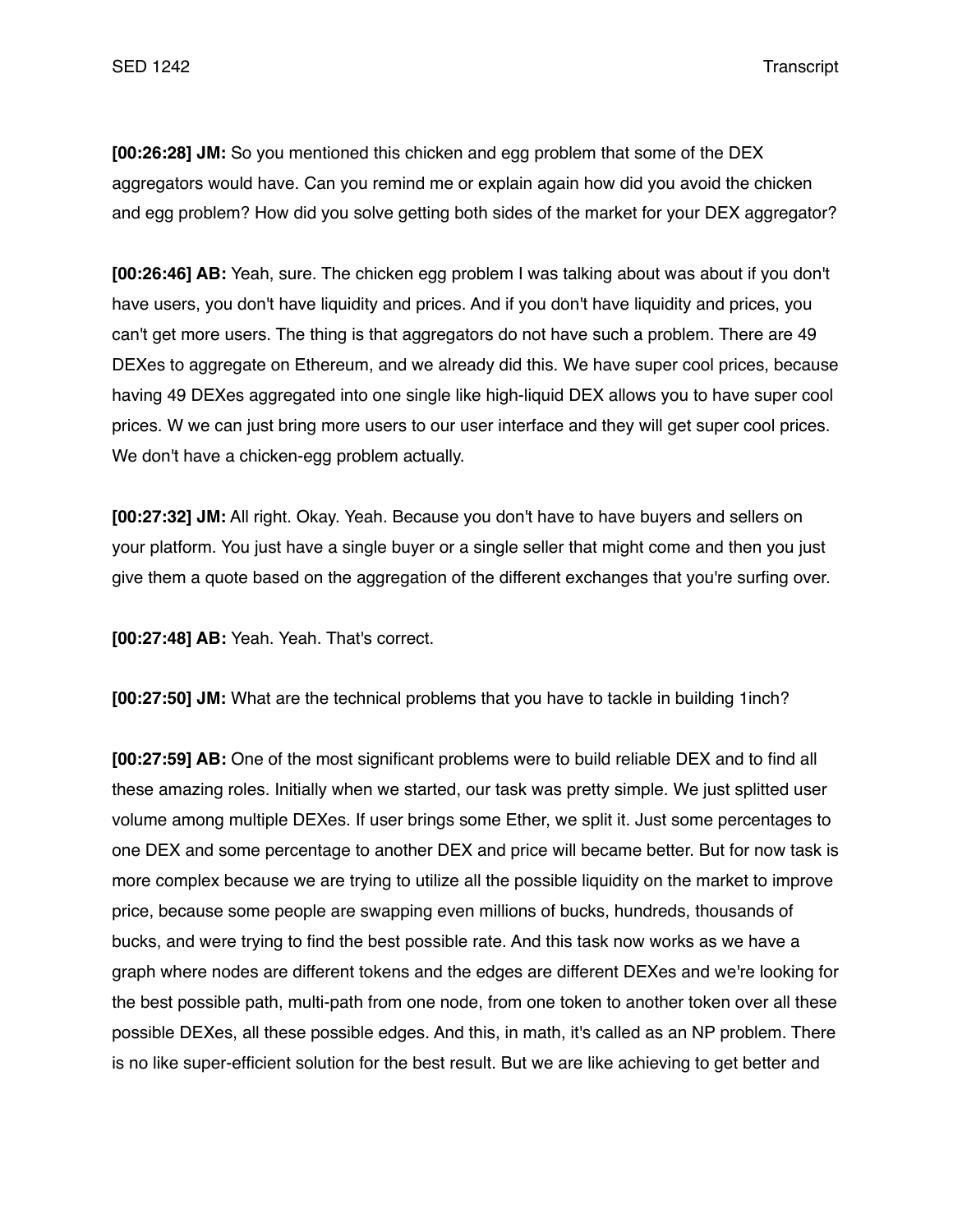better result with every iteration. We are finding some heuristics to improve result, and this is something which could be improved for many, many months I believe.

And right now on the market I believe no one other competitor can build such a cool roads as 1inch. You can see them easily if you will open 1inch exchange website and put huge amount of money, like millions of bucks. You will see pretty cool roads. Because if you small amount, like hundreds of bucks, thousands of bucks, right now it's small amount because of gas costs for sure. It makes less sense to swap on super complex roads because it would be super costly in terms of gas. And we're optimizing roads, taking gas costs into account. This means that super small amounts like hundreds tens of bucks, it will be just swapping on single pulse Uniswap swap pools, something like this.

But if you would check for example Binance Smart Chain, transaction costs super cheap right now. You can even trade with one grey if you would use 1inch exchange node. It's bcnode.1inch.exchange. Our node would allow you to send transaction with price as low as one gray, not 10 gray. And you can pay like super cheap amount for swaps, and we will build really cool roads even for a few hundreds of bucks. If you're swapping five hundred of bucks, two hundreds of bucks, we will build nice roads because transaction will cost you a few cents, like 10, 15 cents.

**[00:31:24] JM:** One thing I'm unclear about, is 1inch itself a DEX. You are a centralized exchange, correct, technically?

**[00:31:34] AB:** Not really. I would say that since we are not custodial and never touch user assets, 1inch actually from legal perspective, it's informational service. 1inch provides you information how you should execute swap on different DEXes to achieve the best possible price. And you sign transaction and send it to blockchain with your own wallet. This happens without 1inch. 1inch is not like a broker. It's not like a middleware. It's an informational service which gives you cool information how you should compose your transaction and how you should compose all these swaps on different DEXes to achieve the best possible rate. But you sign transaction on your own wallet no matter which wallet, Connect, MetaMask, Ledger, and you send it to blockchain with your own connection. You send your transaction to Ethereum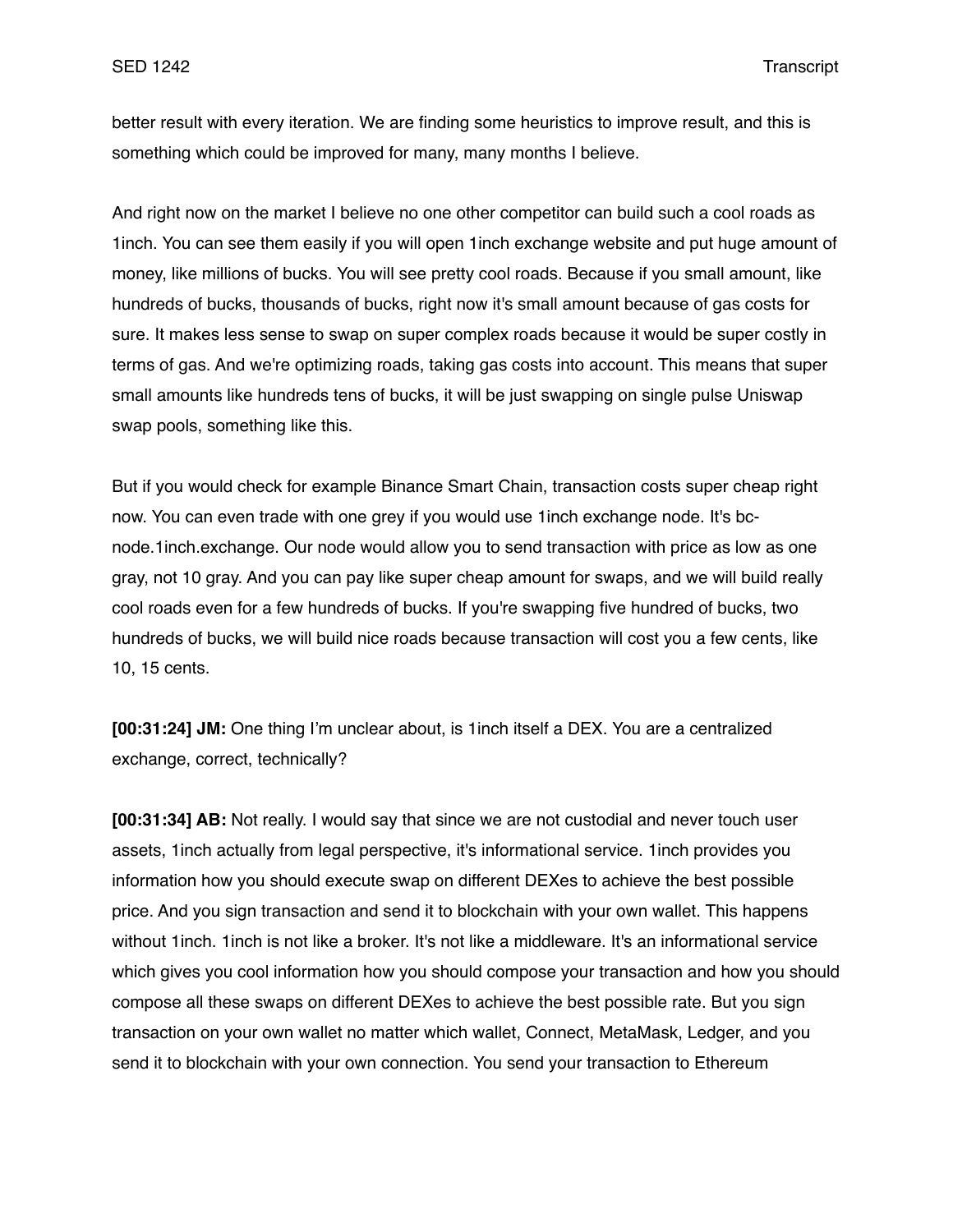blockchain, BSC blockchain. 1inch is not like a custodian, is not a middle layer here. It's not like centralized.

**[00:32:46] JM:** Do you deploy your infrastructure to – Is it just on AWS?

**[00:32:52] AB:** No. We have our frontend. It's pretty simple. It's on IPFS and on some CDNs, and Cloudflare. And we have our API. We run it on bare metal machines. It's not AWS. It's much more performant. We have more than 300 machines with 64 cores each because we have pretty huge load. A lot of people are checking prices, and small part of them are executing trades right now because of gas costs. Right now an Ethereum transaction could cost you from like 30 to 100 bucks easily, and this stops a lot of people from trading. This prevent these trades to happen. But a lot of people are checking prices from mobile phones, from other computers.

**[00:33:45] JM:** Got it. And is there a token associated with 1inch?

**[00:33:51] AB:** Yeah. 1inch launched token in December of 2020. It was launched as well with a governance system and a 1inch liquidity protocol. And 1inch token right now have a governance function. And soon this year we hope to reveal its utility function fully. It was not yet announced how it would work in utility manner. But right now 1inch token could be used for governance, and those who vote in governments, those who participate in governance, they also get rewards. Liquidity pools and aggregation protocol, they earn some rewards from different sources. And all these rewards are forwarded to governments. Those who stake their 1inch tokens and vote for something, they earn some stable APY. All these rewards are being distributed each week gradually over one week. Once a week new rewards comes to 1inch down DAO and been distributed for the whole week gradually with almost the same smart contract which was used for farming with so many projects.

**[00:35:12] JM:** What would be a situation where a governance decision would be made using the 1inch token?

**[00:35:20] AB:** What would you mean governor's decision?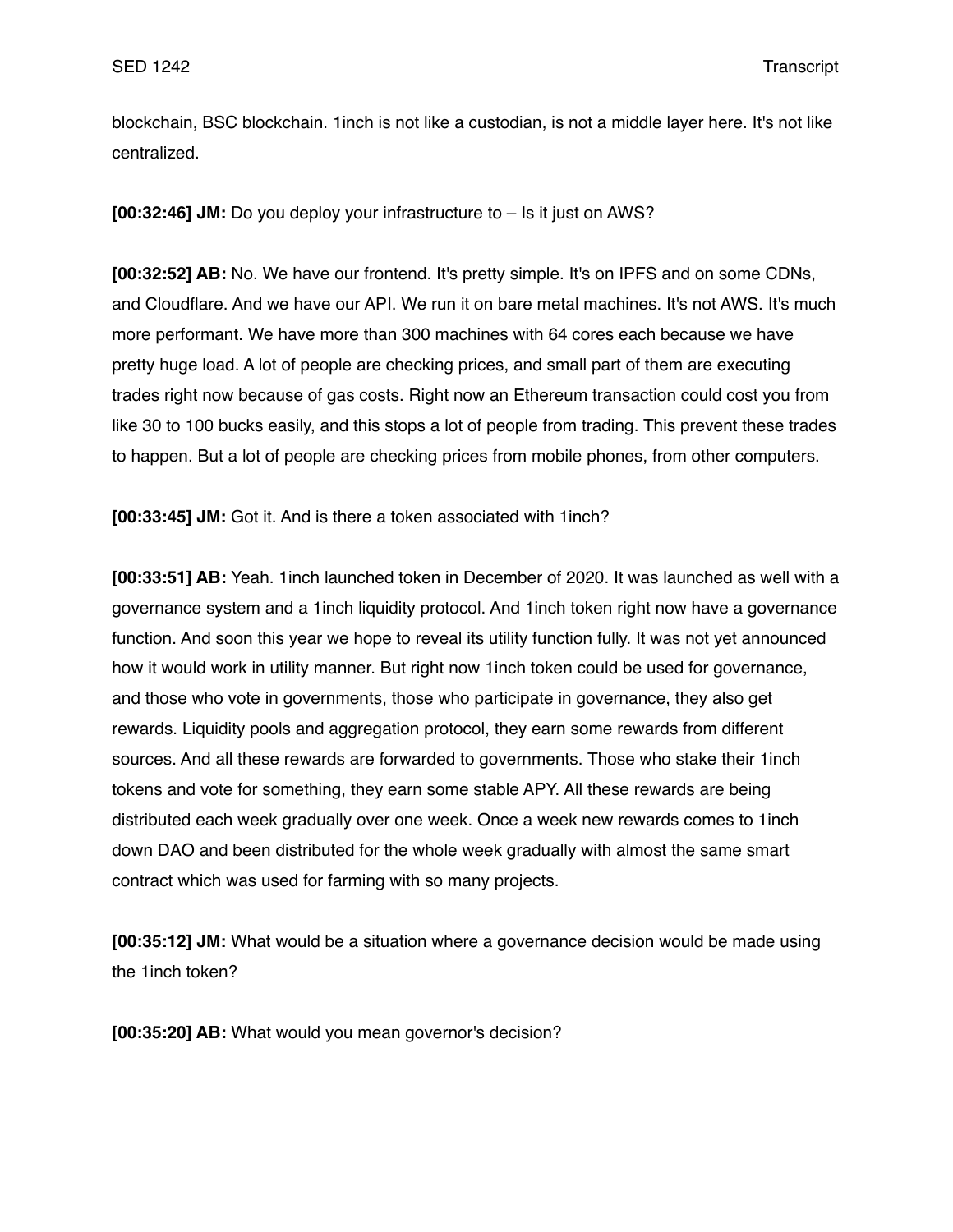**[00:35:23] JM:** The 1inch token, if I understand correctly, it helps with governance of the protocol?

**[00:35:29] AB:** Yeah.

**[00:35:30] JM:** Explain how the token actually influences the protocol.

**[00:35:35] AB:** Oh, yeah. Okay. Yeah. We have number of options to be voted for in our 1inch liquidity protocol, 1inch aggregation protocol. And each liquidity pool is also governed by liquidity providers. Liquidity providers of the pool, they can vote for different parameters, and their votes will be applied in average-weighted way. If I have twice bigger liquidity than you for example, my vote in this pool will be twice more important for the result. And those who not voted in the pools, those liquidity providers who did not voted, they will effectively delegate, automatically delegate their votes to 1inch tokes takers. 1inch tokens takers, they can vote for non-voters or providers, and they can also vote on some other parameters like aggregation protocol, reverse distribution, proportions and some others.

What happened initially that this DAO, people who take 1inch token, they voted to get some part of the rewards as governance reward, and that's what's happening every week. They are getting this earnings and its earnings are distributed to 1inch takers once a week gradually over the whole week. Yeah. It was one of the parameters which they voted for. It was how 1inch protocol rewards should be distributed. How much share should referrals get? How much should governance get? And they voted to have almost 80 percentages and give 20 percentages to referrals. 1inch have some referral system. Every user have a referral link, and if give this link to anyone and this person will make a trade, eventually some part of the liquidity provider profits will be forwarded to referral. And how much amount will be forwarded to like what share will be forwarded. It depends on how DAO, 1inch DAO would work about this.

**[00:37:57] JM:** Do people use exchanges in – like exchange like 1inch. Do they use them in their smart contracts? Like do they program smart contracts against the exchanges to make programmatic buying and selling?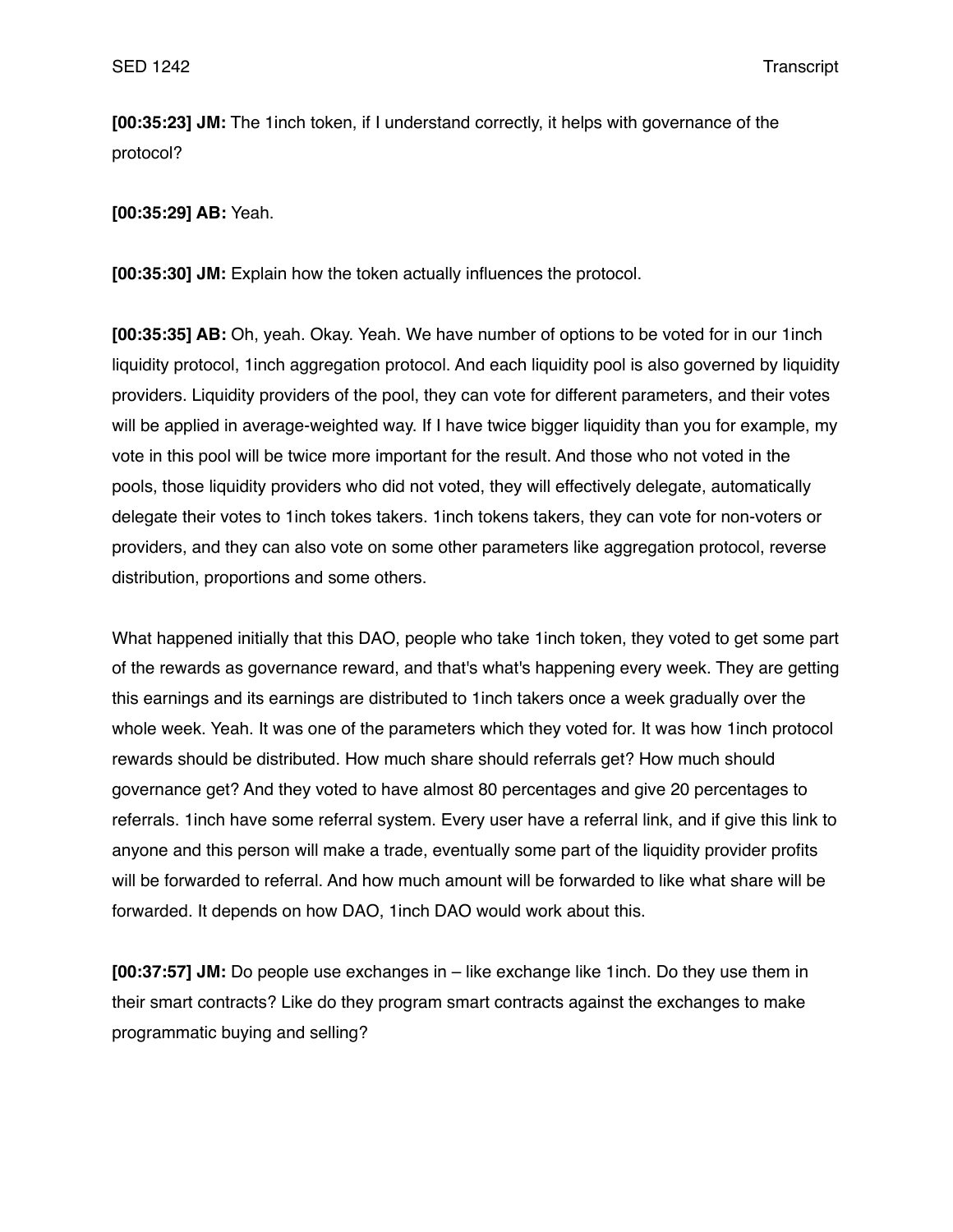**[00:38:13] AB:** Yeah. Yeah. We have a number of integrations of projects who do their swaps using 1inch. It makes sense to use 1inch, because since we used version 3, our main smart contract is more gas efficient even than Uniswap router. If you will make the same trade on Uniswap and 1inch, on 1inch you will pay 10 percentage gas less. But it also depends on which token you are swapping, because different tokens have different costs of transfers. Percentages may vary because of this. Some tokens have super costed transfer methods. And relative share of optimization will decrease in this case for sure. Yeah, a lot of people integrate. And also one more thing why aggregators matter. It's sufficient. Because if you would use multiple DEXes, you will have multiple approves on multiple protocols. And if new DEX appears, like imagine some DEX was released yesterday. If you will try to use it and if it will, for example, ask you to make an approve of Dai token to its own smart contract and you will be inaccurate and make infinite approve, if this contract will be exploited, you may lose all your Dai on your balance.

But what happens with aggregator, we like have number one priority to integrate new DEXes. And each DEX, once it appears, is being integrated in 1inch in like a few hours or few days. And the thing is all our users, they are staying behind our own smart contract for aggregation protocol. And this means that even if some of these DEXes are not audited enough, even they have bugs, back doors, anything, our users are still safe because they do not interact with all these DEXes directly. They interact with 1inch contract, and 1inch contract interact with all these DEXes, and 1inch contract provides security guarantees to all 1inch users that even if some DEXes are really bad or hacked or something like this, they can't cheat on users.

**[00:40:38] JM:** How do you see your business changing in the next few years?

**[00:40:44] AB:** It was amazing to see what happens to 1inch, because since we started, we dramatically increased our volume since May of 2019. We multiple times saw situation when our volume for the last month was half of total volume, and it was amazing. First time I saw it in January of 2020. It was repeated for two months as far as I remember. Then volumes were a little bit lower. But in the mid of 2020 we again reached this exponential growth. This means that – I do not remember the exact month, but maybe July. July volume was half of total volume. And then in January of 2021 we again reached almost the half. It was 40 percentages of total volume made in one month alone. And I'm just wondering if this would happen again, because Ethereum blockchain growth is still limited by gas limit. Because blocks are limited, each block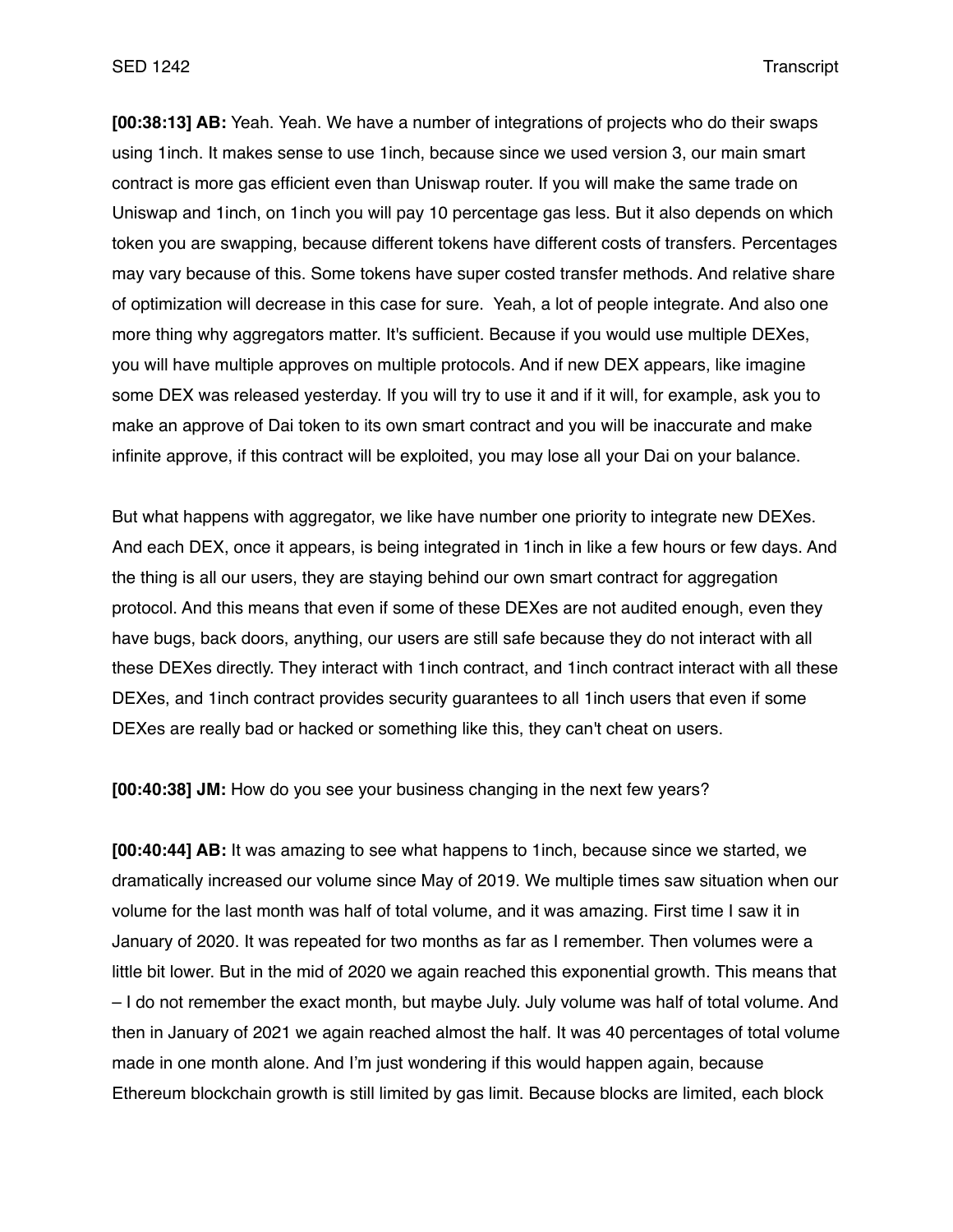have only 12 millions of gas. Each block happens once per 12 minutes. This means we have 1 million of gas per second. And this limits Ethereum growth of user base of number of transactions. I would be really wondering if I would see this exponential scale again. But what I see that we have to get more users and we have to get more integrations. Maybe some banks will decide to join DeFi and provide some services using aggregators. Maybe some centralized exchanges would decide to have this kind of aggregation. I would love to see what would happen.

**[00:42:47] JM:** Well, zooming out, can you tell me how do you see the space as a whole evolving over the next several years? What kinds of new DeFi contract types do you predict and how do you see DeFi changing and perhaps colliding with traditional finance?

**[00:43:08] AB:** Okay. Cool. Before talking of the future, I would shortly remind the past. What I saw in 2017, a lot of projects found a way to raise funds and make an ICO. And at the end of 2017 it was like most of the projects were raising funds without having any prototype and without having any user's real traction. But what I saw in 2020 that most of the projects they initially had some service and then they tried to write some funds, make some token, governance, and everything else. And what I see in 2021, the more and more projects arising funds when they have some kind of – And I think that more and more projects will appear and try to raise funds, launch token, even without having any MVP. That's a little bit sad because we are returning to 2017 and something similar could happen to the market again, and maybe it should happen because all these huge market movements. To up and to down, it helps market to be agile. This means that weak and projects without traction, they should die. Projects which get traction, they should became stronger on bearish market.

What I see and hope to see in 2021, it's about derivatives, because we have here DEXes. We have lending protocols, a.k.a., market makers, but we don't have enough derivatives. We have few of them, for example, Opium Network, but it's not enough. I believe they should ship more and more different products. And I also hope to see real decentralized storage protocols, incentivized storage protocols, because right now on the market we have just a few of them and they do not got enough traction. They do not have any traction really. No one is storing data on digitalized storage. And I would love this to be changed. And I hope this could happen in coming years.